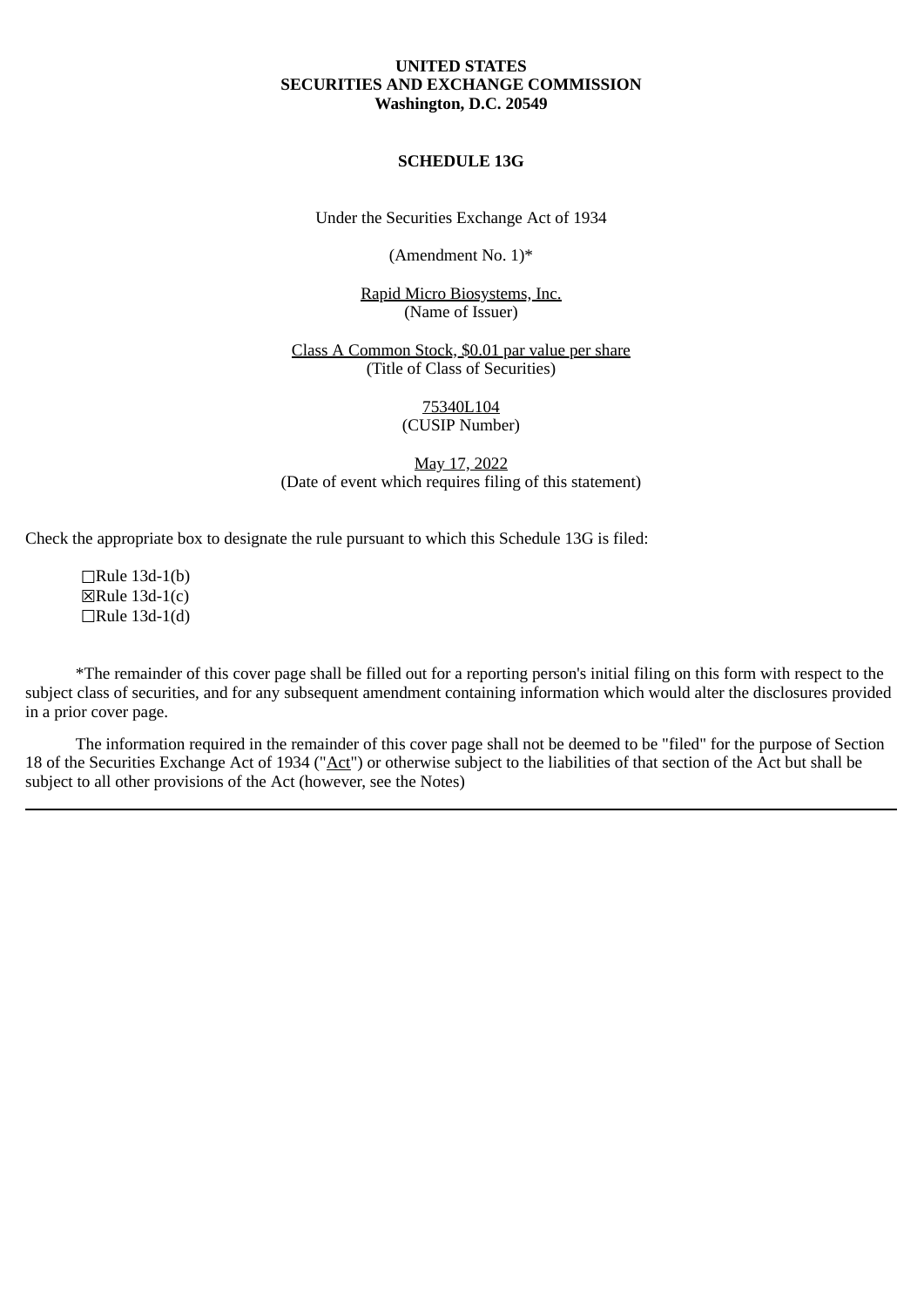| <b>CUSIP No. 75340L104</b>   |                                | 13G                                                                                                     |  |  |  |  |  |
|------------------------------|--------------------------------|---------------------------------------------------------------------------------------------------------|--|--|--|--|--|
|                              |                                | <b>NAMES OF REPORTING PERSONS</b>                                                                       |  |  |  |  |  |
| $\mathbf{1}$                 |                                |                                                                                                         |  |  |  |  |  |
|                              |                                | Kennedy Lewis Management LP                                                                             |  |  |  |  |  |
|                              |                                | <b>CHECK THE APPROPRIATE BOX IF A MEMBER OF A GROUP</b>                                                 |  |  |  |  |  |
| $\overline{2}$               | (a)                            |                                                                                                         |  |  |  |  |  |
|                              | (b)                            |                                                                                                         |  |  |  |  |  |
|                              | <b>SEC USE ONLY</b>            |                                                                                                         |  |  |  |  |  |
| $\overline{\mathbf{3}}$      |                                |                                                                                                         |  |  |  |  |  |
|                              |                                |                                                                                                         |  |  |  |  |  |
|                              |                                | <b>CITIZENSHIP OR PLACE OF ORGANIZATION</b>                                                             |  |  |  |  |  |
| 4                            |                                |                                                                                                         |  |  |  |  |  |
|                              | Delaware                       |                                                                                                         |  |  |  |  |  |
|                              |                                | <b>SOLE VOTING POWER</b>                                                                                |  |  |  |  |  |
|                              |                                | 5                                                                                                       |  |  |  |  |  |
|                              |                                | 5,000,461(1)                                                                                            |  |  |  |  |  |
|                              |                                | <b>SHARED VOTING POWER</b>                                                                              |  |  |  |  |  |
| <b>NUMBER OF SHARES</b>      |                                | 6                                                                                                       |  |  |  |  |  |
| <b>BENEFICIALLY OWNED BY</b> |                                | $\boldsymbol{0}$                                                                                        |  |  |  |  |  |
| <b>EACH REPORTING PERSON</b> |                                | <b>SOLE DISPOSITIVE POWER</b>                                                                           |  |  |  |  |  |
| <b>WITH</b>                  |                                | 7                                                                                                       |  |  |  |  |  |
|                              |                                | 5,000,461(1)                                                                                            |  |  |  |  |  |
|                              |                                | <b>SHARED DISPOSITIVE POWER</b>                                                                         |  |  |  |  |  |
|                              |                                | 8                                                                                                       |  |  |  |  |  |
|                              |                                | $\overline{0}$                                                                                          |  |  |  |  |  |
| $\boldsymbol{9}$             |                                | <b>AGGREGATE AMOUNT BENEFICIALLY OWNED BY EACH REPORTING PERSON</b>                                     |  |  |  |  |  |
|                              | 5,000,461(1)                   |                                                                                                         |  |  |  |  |  |
|                              |                                | CHECK IF THE AGGREGATE AMOUNT IN ROW (9) EXCLUDES CERTAIN SHARES (SEE                                   |  |  |  |  |  |
|                              | <b>INSTRUCTIONS</b> )          |                                                                                                         |  |  |  |  |  |
| 10                           |                                |                                                                                                         |  |  |  |  |  |
|                              | $\Box$                         |                                                                                                         |  |  |  |  |  |
|                              |                                | PERCENT OF CLASS REPRESENTED BY AMOUNT IN ROW (9)                                                       |  |  |  |  |  |
| 11                           |                                |                                                                                                         |  |  |  |  |  |
|                              | $13.7\%$ (1)                   |                                                                                                         |  |  |  |  |  |
|                              |                                | TYPE OF REPORTING PERSON (SEE INSTRUCTIONS)                                                             |  |  |  |  |  |
| 12                           |                                |                                                                                                         |  |  |  |  |  |
|                              | PN, IA                         |                                                                                                         |  |  |  |  |  |
| (1)                          |                                | Includes 239,130 shares of Class A Common Stock of Rapid Micro Biosystems, Inc. (the "Issuer") issuable |  |  |  |  |  |
|                              | upon the exercise of warrants. |                                                                                                         |  |  |  |  |  |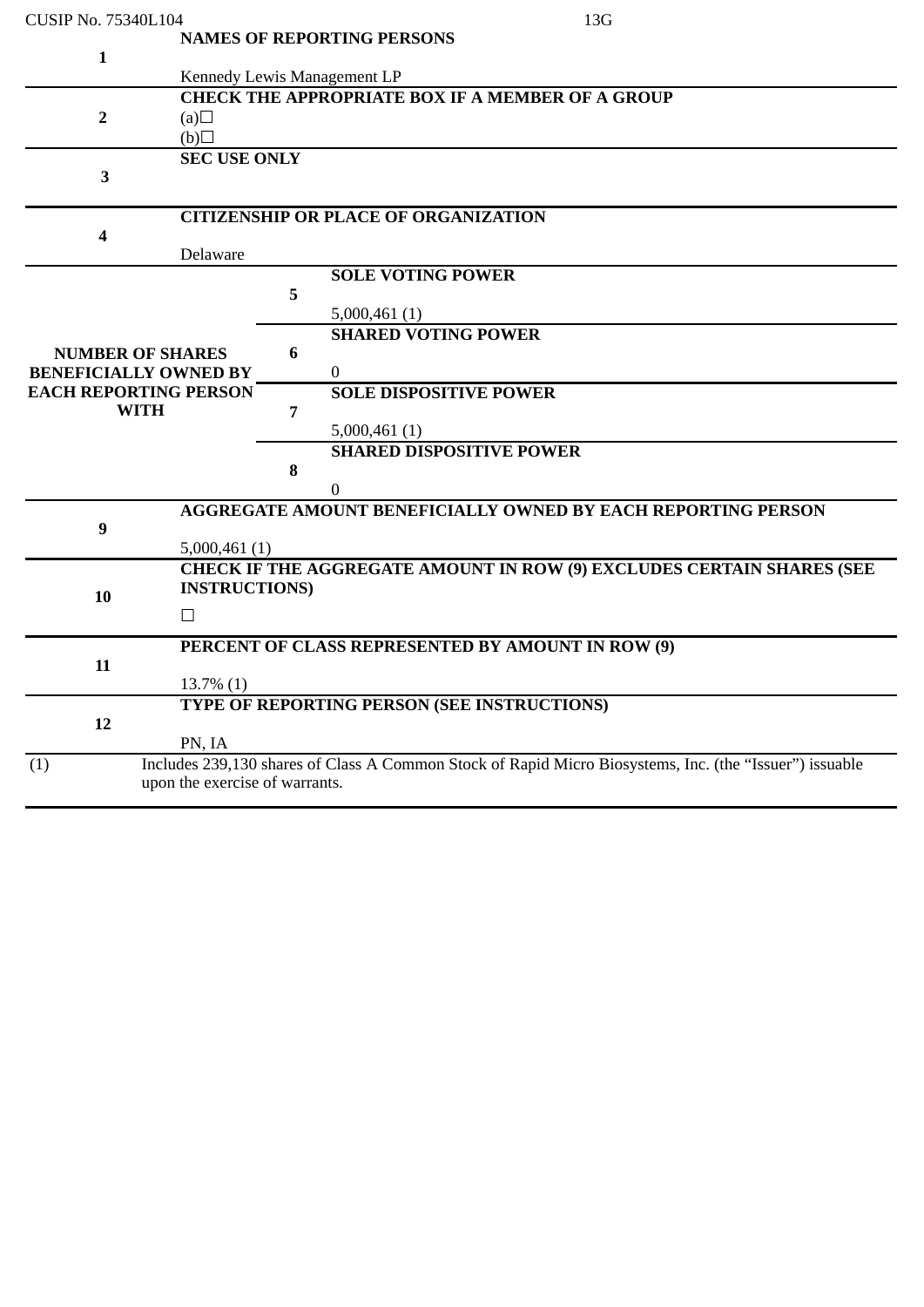| <b>CUSIP No. 75340L104</b>   |                      |   | 13G                                                                                                   |
|------------------------------|----------------------|---|-------------------------------------------------------------------------------------------------------|
|                              |                      |   | <b>NAMES OF REPORTING PERSONS</b>                                                                     |
| $\mathbf{1}$                 |                      |   |                                                                                                       |
|                              | <b>KLM GP LLC</b>    |   |                                                                                                       |
|                              |                      |   | <b>CHECK THE APPROPRIATE BOX IF A MEMBER OF A GROUP</b>                                               |
| $\overline{2}$               | (a)                  |   |                                                                                                       |
|                              | (b)                  |   |                                                                                                       |
|                              | <b>SEC USE ONLY</b>  |   |                                                                                                       |
| 3                            |                      |   |                                                                                                       |
|                              |                      |   |                                                                                                       |
|                              |                      |   | <b>CITIZENSHIP OR PLACE OF ORGANIZATION</b>                                                           |
| $\overline{\mathbf{4}}$      |                      |   |                                                                                                       |
|                              | Delaware             |   |                                                                                                       |
|                              |                      |   | <b>SOLE VOTING POWER</b>                                                                              |
|                              |                      | 5 |                                                                                                       |
|                              |                      |   | 5,000,461(1)<br><b>SHARED VOTING POWER</b>                                                            |
| <b>NUMBER OF SHARES</b>      |                      | 6 |                                                                                                       |
| <b>BENEFICIALLY OWNED BY</b> |                      |   | $\Omega$                                                                                              |
| <b>EACH REPORTING PERSON</b> |                      |   | <b>SOLE DISPOSITIVE POWER</b>                                                                         |
| <b>WITH</b>                  |                      | 7 |                                                                                                       |
|                              |                      |   | 5,000,461(1)                                                                                          |
|                              |                      |   | <b>SHARED DISPOSITIVE POWER</b>                                                                       |
|                              |                      | 8 |                                                                                                       |
|                              |                      |   | $\boldsymbol{0}$                                                                                      |
|                              |                      |   | <b>AGGREGATE AMOUNT BENEFICIALLY OWNED BY EACH REPORTING PERSON</b>                                   |
| $\boldsymbol{9}$             |                      |   |                                                                                                       |
|                              | 5,000,461(1)         |   |                                                                                                       |
|                              |                      |   | CHECK IF THE AGGREGATE AMOUNT IN ROW (9) EXCLUDES CERTAIN SHARES (SEE                                 |
| 10                           | <b>INSTRUCTIONS)</b> |   |                                                                                                       |
| $\Box$                       |                      |   |                                                                                                       |
|                              |                      |   |                                                                                                       |
|                              |                      |   | PERCENT OF CLASS REPRESENTED BY AMOUNT IN ROW (9)                                                     |
| 11                           |                      |   |                                                                                                       |
|                              | $13.7\%$ (1)         |   | TYPE OF REPORTING PERSON (SEE INSTRUCTIONS)                                                           |
| 12                           |                      |   |                                                                                                       |
|                              | OO, HC               |   |                                                                                                       |
| (1)                          |                      |   | Includes 239,130 shares of Class A Common Stock of the Issuer issuable upon the exercise of warrants. |
|                              |                      |   |                                                                                                       |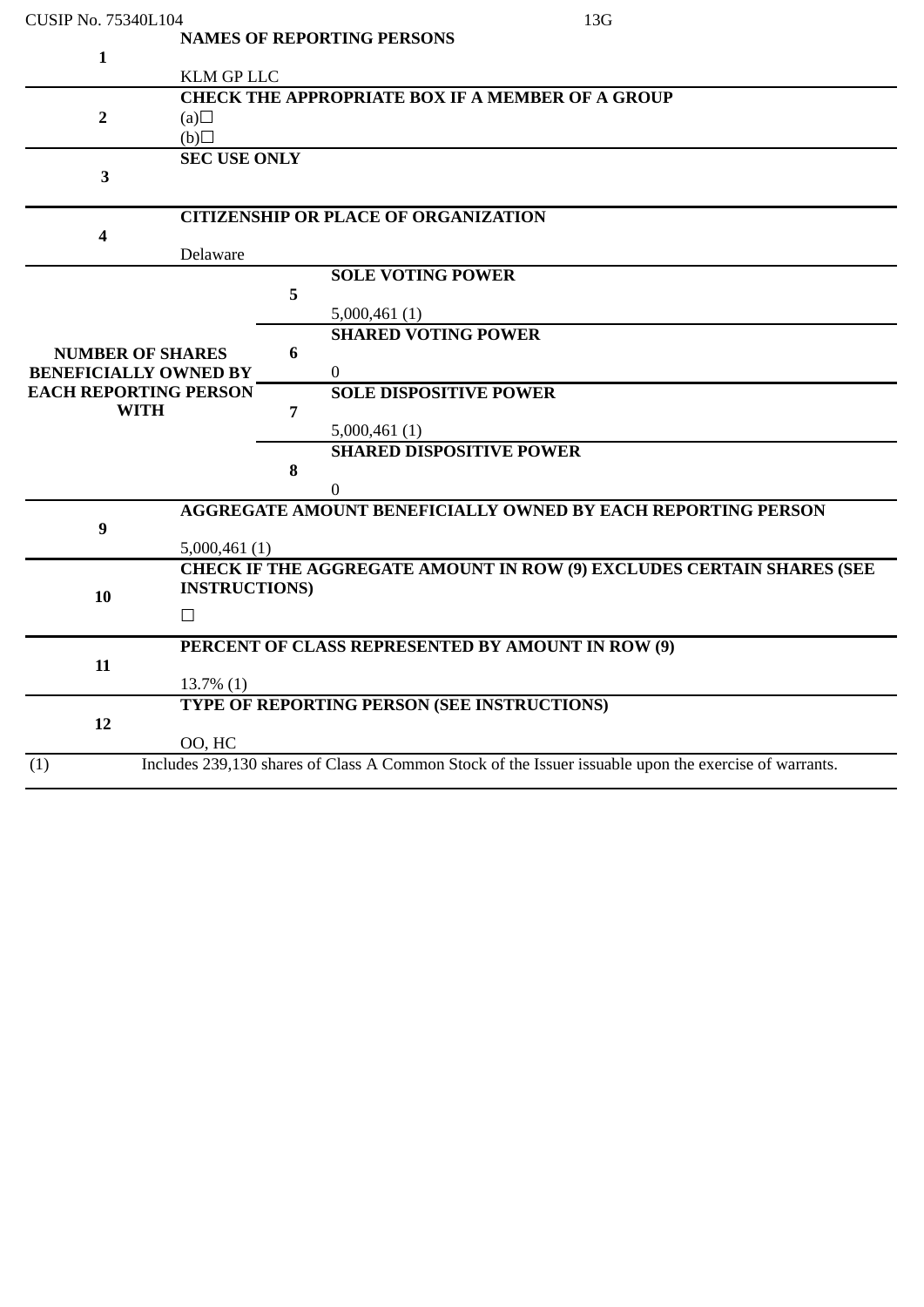| <b>NAMES OF REPORTING PERSONS</b><br>$\mathbf{1}$<br>Kennedy Lewis Investment Management LLC<br><b>CHECK THE APPROPRIATE BOX IF A MEMBER OF A GROUP</b><br>$\overline{2}$<br>(a)<br>(b)<br><b>SEC USE ONLY</b><br>$\overline{\mathbf{3}}$<br><b>CITIZENSHIP OR PLACE OF ORGANIZATION</b><br>4<br>Delaware<br><b>SOLE VOTING POWER</b><br>5<br>5,000,461(1)<br><b>SHARED VOTING POWER</b><br>6<br><b>NUMBER OF SHARES</b><br>$\mathbf{0}$<br><b>BENEFICIALLY OWNED BY</b><br><b>EACH REPORTING PERSON</b><br><b>SOLE DISPOSITIVE POWER</b><br><b>WITH</b><br>7<br>5,000,461(1)<br><b>SHARED DISPOSITIVE POWER</b><br>8<br>$\theta$<br><b>AGGREGATE AMOUNT BENEFICIALLY OWNED BY EACH REPORTING PERSON</b><br>9<br>5,000,461(1)<br><b>CHECK IF THE AGGREGATE AMOUNT IN ROW (9) EXCLUDES CERTAIN SHARES (SEE</b><br><b>INSTRUCTIONS)</b><br>10<br>$\Box$<br>PERCENT OF CLASS REPRESENTED BY AMOUNT IN ROW (9)<br>11<br>$13.7\%$ (1)<br>TYPE OF REPORTING PERSON (SEE INSTRUCTIONS)<br>12<br>00, HC<br>Includes 239,130 shares of Class A Common Stock of the Issuer issuable upon the exercise of warrants.<br>(1) | <b>CUSIP No. 75340L104</b> |  |  | 13G |  |  |
|-----------------------------------------------------------------------------------------------------------------------------------------------------------------------------------------------------------------------------------------------------------------------------------------------------------------------------------------------------------------------------------------------------------------------------------------------------------------------------------------------------------------------------------------------------------------------------------------------------------------------------------------------------------------------------------------------------------------------------------------------------------------------------------------------------------------------------------------------------------------------------------------------------------------------------------------------------------------------------------------------------------------------------------------------------------------------------------------------------------------|----------------------------|--|--|-----|--|--|
|                                                                                                                                                                                                                                                                                                                                                                                                                                                                                                                                                                                                                                                                                                                                                                                                                                                                                                                                                                                                                                                                                                                 |                            |  |  |     |  |  |
|                                                                                                                                                                                                                                                                                                                                                                                                                                                                                                                                                                                                                                                                                                                                                                                                                                                                                                                                                                                                                                                                                                                 |                            |  |  |     |  |  |
|                                                                                                                                                                                                                                                                                                                                                                                                                                                                                                                                                                                                                                                                                                                                                                                                                                                                                                                                                                                                                                                                                                                 |                            |  |  |     |  |  |
|                                                                                                                                                                                                                                                                                                                                                                                                                                                                                                                                                                                                                                                                                                                                                                                                                                                                                                                                                                                                                                                                                                                 |                            |  |  |     |  |  |
|                                                                                                                                                                                                                                                                                                                                                                                                                                                                                                                                                                                                                                                                                                                                                                                                                                                                                                                                                                                                                                                                                                                 |                            |  |  |     |  |  |
|                                                                                                                                                                                                                                                                                                                                                                                                                                                                                                                                                                                                                                                                                                                                                                                                                                                                                                                                                                                                                                                                                                                 |                            |  |  |     |  |  |
|                                                                                                                                                                                                                                                                                                                                                                                                                                                                                                                                                                                                                                                                                                                                                                                                                                                                                                                                                                                                                                                                                                                 |                            |  |  |     |  |  |
|                                                                                                                                                                                                                                                                                                                                                                                                                                                                                                                                                                                                                                                                                                                                                                                                                                                                                                                                                                                                                                                                                                                 |                            |  |  |     |  |  |
|                                                                                                                                                                                                                                                                                                                                                                                                                                                                                                                                                                                                                                                                                                                                                                                                                                                                                                                                                                                                                                                                                                                 |                            |  |  |     |  |  |
|                                                                                                                                                                                                                                                                                                                                                                                                                                                                                                                                                                                                                                                                                                                                                                                                                                                                                                                                                                                                                                                                                                                 |                            |  |  |     |  |  |
|                                                                                                                                                                                                                                                                                                                                                                                                                                                                                                                                                                                                                                                                                                                                                                                                                                                                                                                                                                                                                                                                                                                 |                            |  |  |     |  |  |
|                                                                                                                                                                                                                                                                                                                                                                                                                                                                                                                                                                                                                                                                                                                                                                                                                                                                                                                                                                                                                                                                                                                 |                            |  |  |     |  |  |
|                                                                                                                                                                                                                                                                                                                                                                                                                                                                                                                                                                                                                                                                                                                                                                                                                                                                                                                                                                                                                                                                                                                 |                            |  |  |     |  |  |
|                                                                                                                                                                                                                                                                                                                                                                                                                                                                                                                                                                                                                                                                                                                                                                                                                                                                                                                                                                                                                                                                                                                 |                            |  |  |     |  |  |
|                                                                                                                                                                                                                                                                                                                                                                                                                                                                                                                                                                                                                                                                                                                                                                                                                                                                                                                                                                                                                                                                                                                 |                            |  |  |     |  |  |
|                                                                                                                                                                                                                                                                                                                                                                                                                                                                                                                                                                                                                                                                                                                                                                                                                                                                                                                                                                                                                                                                                                                 |                            |  |  |     |  |  |
|                                                                                                                                                                                                                                                                                                                                                                                                                                                                                                                                                                                                                                                                                                                                                                                                                                                                                                                                                                                                                                                                                                                 |                            |  |  |     |  |  |
|                                                                                                                                                                                                                                                                                                                                                                                                                                                                                                                                                                                                                                                                                                                                                                                                                                                                                                                                                                                                                                                                                                                 |                            |  |  |     |  |  |
|                                                                                                                                                                                                                                                                                                                                                                                                                                                                                                                                                                                                                                                                                                                                                                                                                                                                                                                                                                                                                                                                                                                 |                            |  |  |     |  |  |
|                                                                                                                                                                                                                                                                                                                                                                                                                                                                                                                                                                                                                                                                                                                                                                                                                                                                                                                                                                                                                                                                                                                 |                            |  |  |     |  |  |
|                                                                                                                                                                                                                                                                                                                                                                                                                                                                                                                                                                                                                                                                                                                                                                                                                                                                                                                                                                                                                                                                                                                 |                            |  |  |     |  |  |
|                                                                                                                                                                                                                                                                                                                                                                                                                                                                                                                                                                                                                                                                                                                                                                                                                                                                                                                                                                                                                                                                                                                 |                            |  |  |     |  |  |
|                                                                                                                                                                                                                                                                                                                                                                                                                                                                                                                                                                                                                                                                                                                                                                                                                                                                                                                                                                                                                                                                                                                 |                            |  |  |     |  |  |
|                                                                                                                                                                                                                                                                                                                                                                                                                                                                                                                                                                                                                                                                                                                                                                                                                                                                                                                                                                                                                                                                                                                 |                            |  |  |     |  |  |
|                                                                                                                                                                                                                                                                                                                                                                                                                                                                                                                                                                                                                                                                                                                                                                                                                                                                                                                                                                                                                                                                                                                 |                            |  |  |     |  |  |
|                                                                                                                                                                                                                                                                                                                                                                                                                                                                                                                                                                                                                                                                                                                                                                                                                                                                                                                                                                                                                                                                                                                 |                            |  |  |     |  |  |
|                                                                                                                                                                                                                                                                                                                                                                                                                                                                                                                                                                                                                                                                                                                                                                                                                                                                                                                                                                                                                                                                                                                 |                            |  |  |     |  |  |
|                                                                                                                                                                                                                                                                                                                                                                                                                                                                                                                                                                                                                                                                                                                                                                                                                                                                                                                                                                                                                                                                                                                 |                            |  |  |     |  |  |
|                                                                                                                                                                                                                                                                                                                                                                                                                                                                                                                                                                                                                                                                                                                                                                                                                                                                                                                                                                                                                                                                                                                 |                            |  |  |     |  |  |
|                                                                                                                                                                                                                                                                                                                                                                                                                                                                                                                                                                                                                                                                                                                                                                                                                                                                                                                                                                                                                                                                                                                 |                            |  |  |     |  |  |
|                                                                                                                                                                                                                                                                                                                                                                                                                                                                                                                                                                                                                                                                                                                                                                                                                                                                                                                                                                                                                                                                                                                 |                            |  |  |     |  |  |
|                                                                                                                                                                                                                                                                                                                                                                                                                                                                                                                                                                                                                                                                                                                                                                                                                                                                                                                                                                                                                                                                                                                 |                            |  |  |     |  |  |
|                                                                                                                                                                                                                                                                                                                                                                                                                                                                                                                                                                                                                                                                                                                                                                                                                                                                                                                                                                                                                                                                                                                 |                            |  |  |     |  |  |
|                                                                                                                                                                                                                                                                                                                                                                                                                                                                                                                                                                                                                                                                                                                                                                                                                                                                                                                                                                                                                                                                                                                 |                            |  |  |     |  |  |
|                                                                                                                                                                                                                                                                                                                                                                                                                                                                                                                                                                                                                                                                                                                                                                                                                                                                                                                                                                                                                                                                                                                 |                            |  |  |     |  |  |
|                                                                                                                                                                                                                                                                                                                                                                                                                                                                                                                                                                                                                                                                                                                                                                                                                                                                                                                                                                                                                                                                                                                 |                            |  |  |     |  |  |
|                                                                                                                                                                                                                                                                                                                                                                                                                                                                                                                                                                                                                                                                                                                                                                                                                                                                                                                                                                                                                                                                                                                 |                            |  |  |     |  |  |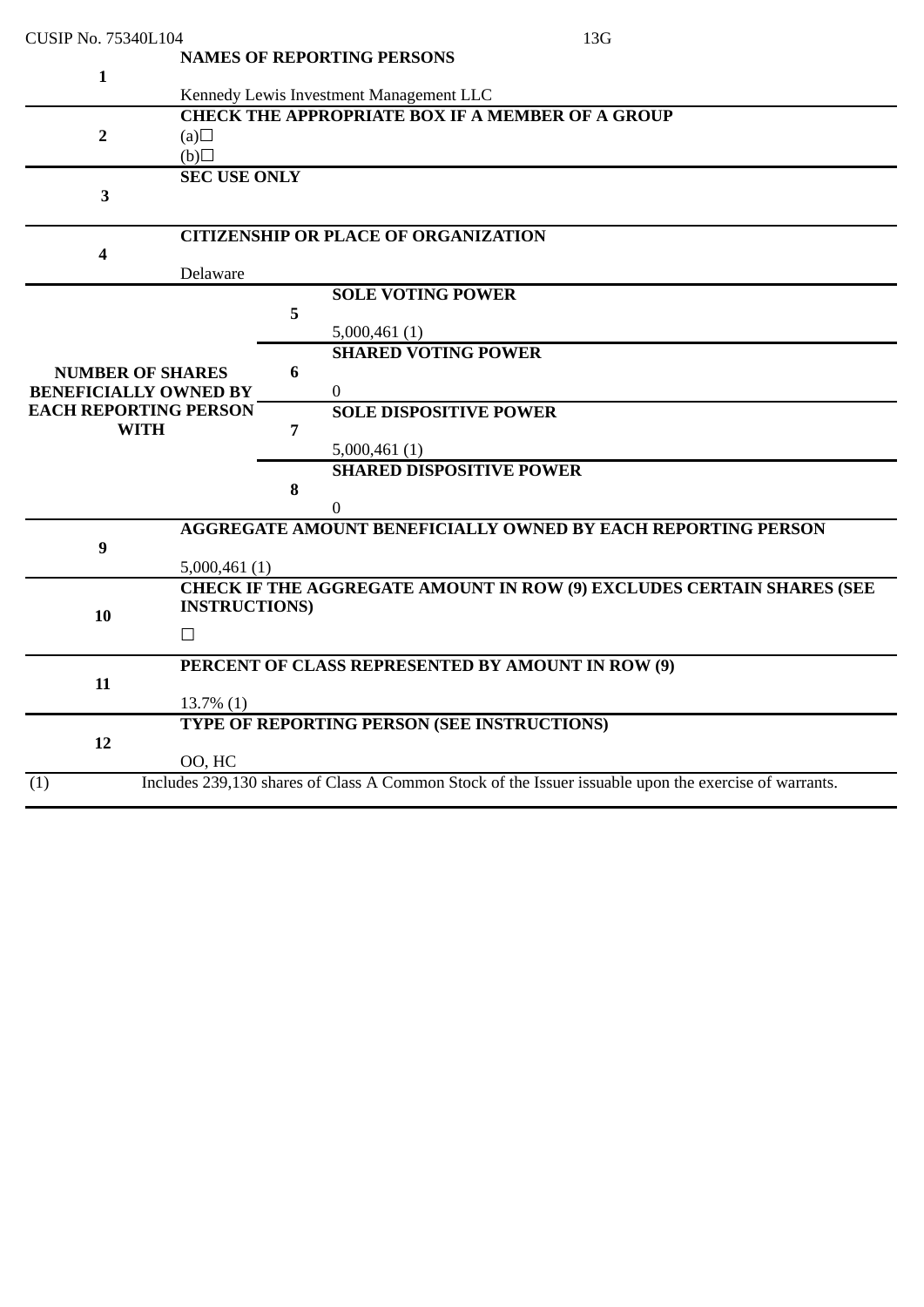| <b>CUSIP No. 75340L104</b>   |                                                         |   | 13G                                                                                                   |  |  |  |
|------------------------------|---------------------------------------------------------|---|-------------------------------------------------------------------------------------------------------|--|--|--|
|                              |                                                         |   | <b>NAMES OF REPORTING PERSONS</b>                                                                     |  |  |  |
| $\mathbf{1}$                 |                                                         |   | Kennedy Lewis Investment Holdings II LLC                                                              |  |  |  |
|                              | <b>CHECK THE APPROPRIATE BOX IF A MEMBER OF A GROUP</b> |   |                                                                                                       |  |  |  |
| 2                            | (a)                                                     |   |                                                                                                       |  |  |  |
|                              | (b)                                                     |   |                                                                                                       |  |  |  |
|                              | <b>SEC USE ONLY</b>                                     |   |                                                                                                       |  |  |  |
| $\overline{\mathbf{3}}$      |                                                         |   |                                                                                                       |  |  |  |
|                              |                                                         |   | <b>CITIZENSHIP OR PLACE OF ORGANIZATION</b>                                                           |  |  |  |
| 4                            |                                                         |   |                                                                                                       |  |  |  |
|                              | Delaware                                                |   |                                                                                                       |  |  |  |
|                              |                                                         |   | <b>SOLE VOTING POWER</b>                                                                              |  |  |  |
|                              |                                                         | 5 | 5,000,461(1)                                                                                          |  |  |  |
|                              |                                                         |   | <b>SHARED VOTING POWER</b>                                                                            |  |  |  |
| <b>NUMBER OF SHARES</b>      |                                                         | 6 |                                                                                                       |  |  |  |
| <b>BENEFICIALLY OWNED BY</b> |                                                         |   | $\mathbf{0}$                                                                                          |  |  |  |
| <b>EACH REPORTING PERSON</b> |                                                         |   | <b>SOLE DISPOSITIVE POWER</b>                                                                         |  |  |  |
| <b>WITH</b>                  |                                                         | 7 |                                                                                                       |  |  |  |
|                              |                                                         |   | 5,000,461(1)                                                                                          |  |  |  |
|                              |                                                         |   | <b>SHARED DISPOSITIVE POWER</b>                                                                       |  |  |  |
|                              |                                                         | 8 |                                                                                                       |  |  |  |
|                              |                                                         |   | 0                                                                                                     |  |  |  |
| 9                            |                                                         |   | <b>AGGREGATE AMOUNT BENEFICIALLY OWNED BY EACH REPORTING PERSON</b>                                   |  |  |  |
|                              | 5,000,461(1)                                            |   |                                                                                                       |  |  |  |
|                              |                                                         |   | <b>CHECK IF THE AGGREGATE AMOUNT IN ROW (9) EXCLUDES CERTAIN SHARES (SEE</b>                          |  |  |  |
| 10                           | <b>INSTRUCTIONS</b> )                                   |   |                                                                                                       |  |  |  |
|                              | $\Box$                                                  |   |                                                                                                       |  |  |  |
|                              |                                                         |   | PERCENT OF CLASS REPRESENTED BY AMOUNT IN ROW (9)                                                     |  |  |  |
| 11                           |                                                         |   |                                                                                                       |  |  |  |
|                              | $13.7\%$ $(1)$                                          |   |                                                                                                       |  |  |  |
|                              |                                                         |   | TYPE OF REPORTING PERSON (SEE INSTRUCTIONS)                                                           |  |  |  |
| 12                           | 00                                                      |   |                                                                                                       |  |  |  |
| (1)                          |                                                         |   | Includes 239,130 shares of Class A Common Stock of the Issuer issuable upon the exercise of warrants. |  |  |  |
|                              |                                                         |   |                                                                                                       |  |  |  |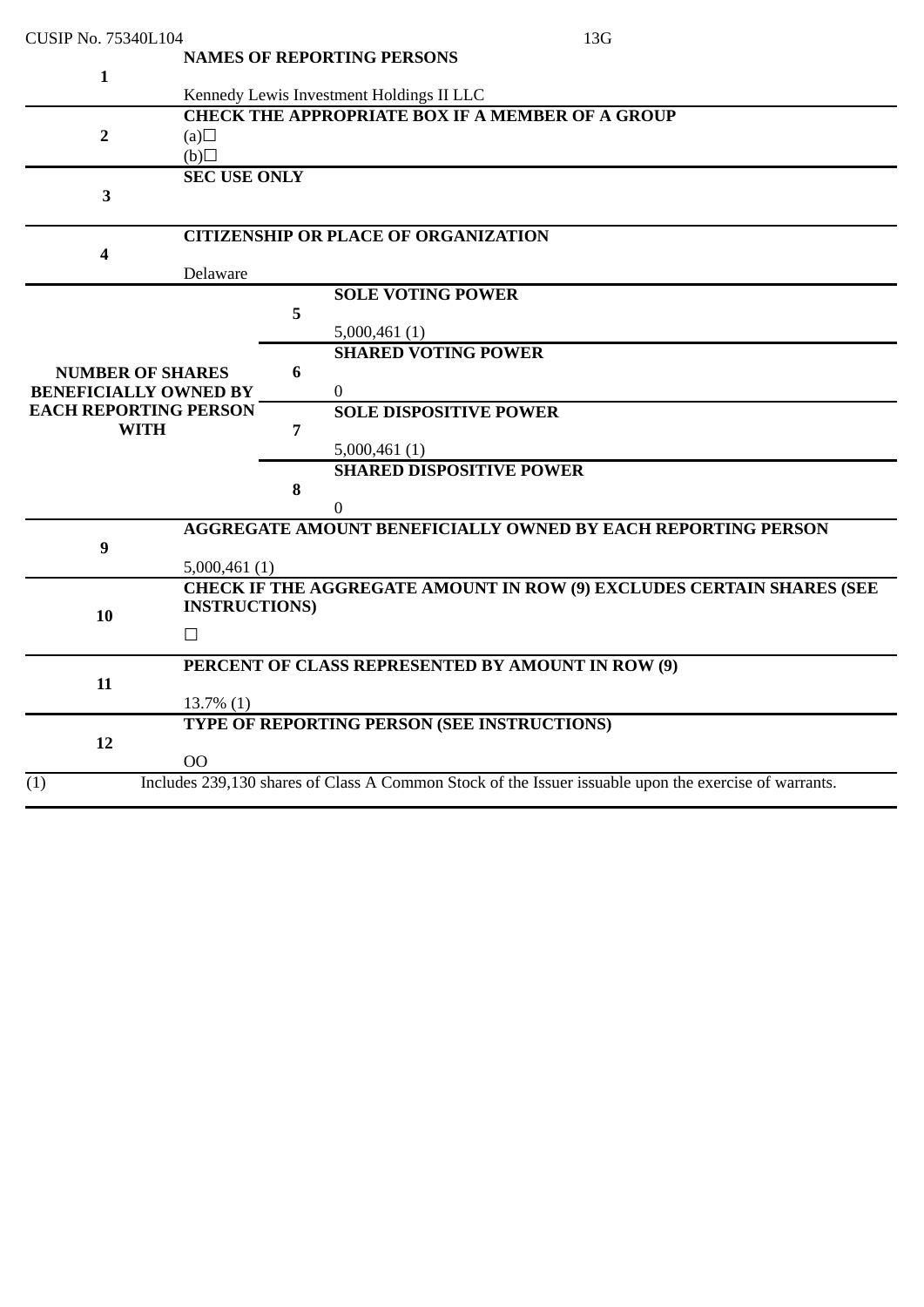| <b>CUSIP No. 75340L104</b>                              |                                                                                                                           |   | 13G                                                                                                   |  |  |  |  |
|---------------------------------------------------------|---------------------------------------------------------------------------------------------------------------------------|---|-------------------------------------------------------------------------------------------------------|--|--|--|--|
| $\mathbf{1}$                                            | <b>NAMES OF REPORTING PERSONS</b>                                                                                         |   |                                                                                                       |  |  |  |  |
| $\overline{\mathbf{2}}$                                 | Kennedy Lewis Capital Partners Master Fund II LP<br><b>CHECK THE APPROPRIATE BOX IF A MEMBER OF A GROUP</b><br>(a)<br>(b) |   |                                                                                                       |  |  |  |  |
| 3                                                       | <b>SEC USE ONLY</b>                                                                                                       |   |                                                                                                       |  |  |  |  |
| 4                                                       |                                                                                                                           |   | <b>CITIZENSHIP OR PLACE OF ORGANIZATION</b>                                                           |  |  |  |  |
|                                                         | Cayman Islands                                                                                                            | 5 | <b>SOLE VOTING POWER</b><br>2,200,980(1)                                                              |  |  |  |  |
| <b>NUMBER OF SHARES</b><br><b>BENEFICIALLY OWNED BY</b> |                                                                                                                           | 6 | <b>SHARED VOTING POWER</b><br>$\Omega$                                                                |  |  |  |  |
| <b>EACH REPORTING PERSON</b><br><b>WITH</b>             |                                                                                                                           | 7 | <b>SOLE DISPOSITIVE POWER</b><br>2,200,980 (1)                                                        |  |  |  |  |
|                                                         |                                                                                                                           | 8 | <b>SHARED DISPOSITIVE POWER</b><br>0                                                                  |  |  |  |  |
| 9                                                       | 2,200,980(1)                                                                                                              |   | <b>AGGREGATE AMOUNT BENEFICIALLY OWNED BY EACH REPORTING PERSON</b>                                   |  |  |  |  |
| 10                                                      | <b>INSTRUCTIONS)</b><br>$\Box$                                                                                            |   | CHECK IF THE AGGREGATE AMOUNT IN ROW (9) EXCLUDES CERTAIN SHARES (SEE                                 |  |  |  |  |
| 11                                                      | PERCENT OF CLASS REPRESENTED BY AMOUNT IN ROW (9)<br>$6.0\%$ (1)                                                          |   |                                                                                                       |  |  |  |  |
| 12                                                      | PN                                                                                                                        |   | TYPE OF REPORTING PERSON (SEE INSTRUCTIONS)                                                           |  |  |  |  |
| (1)                                                     |                                                                                                                           |   | Includes 239,130 shares of Class A Common Stock of the Issuer issuable upon the exercise of warrants. |  |  |  |  |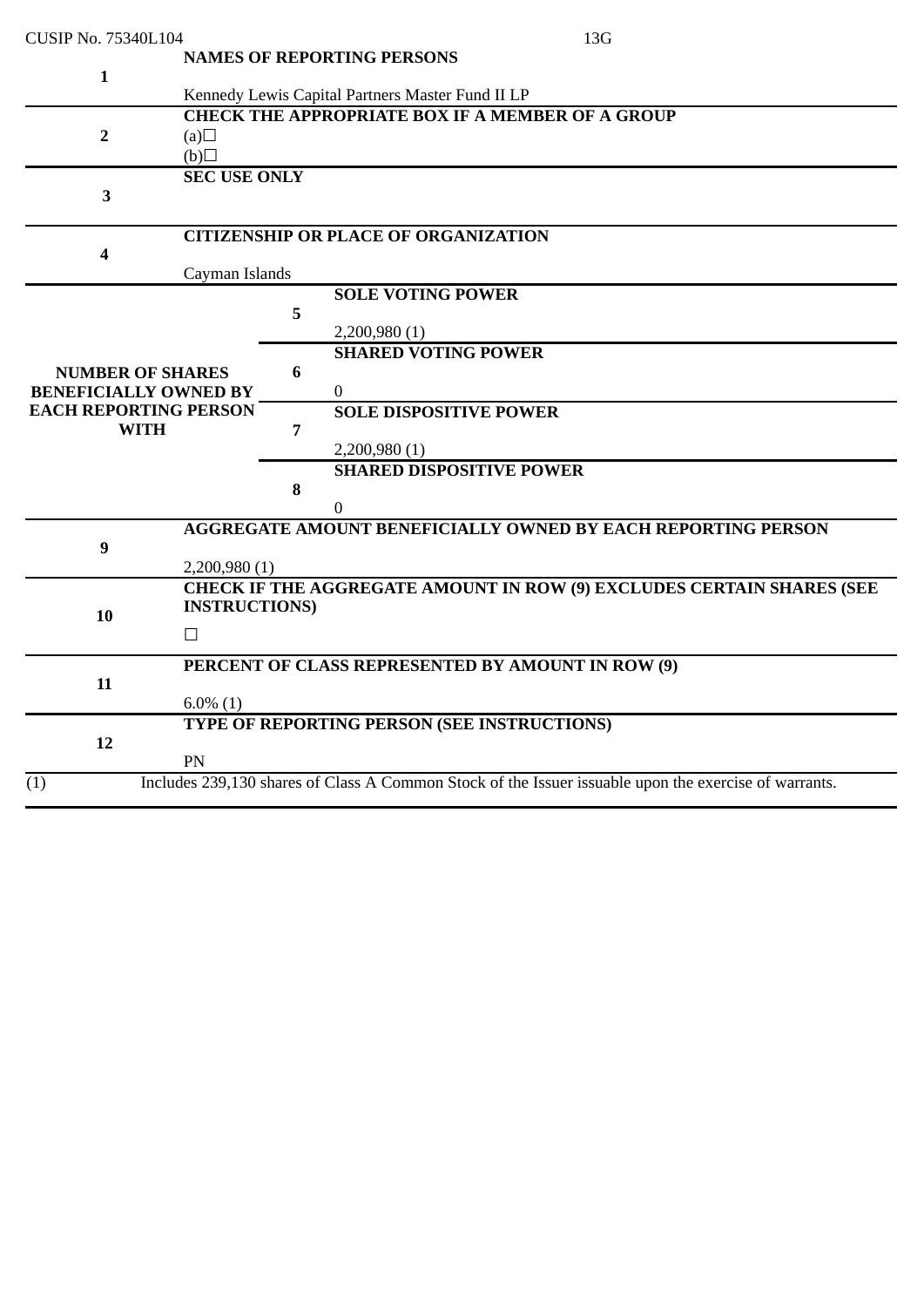| CUSIP No. 75340L104          |                                                         |   | 13G                                                                                                   |  |  |  |
|------------------------------|---------------------------------------------------------|---|-------------------------------------------------------------------------------------------------------|--|--|--|
|                              |                                                         |   | <b>NAMES OF REPORTING PERSONS</b>                                                                     |  |  |  |
| $\mathbf{1}$                 |                                                         |   |                                                                                                       |  |  |  |
|                              | Kennedy Lewis GP II LLC                                 |   |                                                                                                       |  |  |  |
|                              | <b>CHECK THE APPROPRIATE BOX IF A MEMBER OF A GROUP</b> |   |                                                                                                       |  |  |  |
| $\overline{2}$               | (a)                                                     |   |                                                                                                       |  |  |  |
|                              | $\Box$ (d)                                              |   |                                                                                                       |  |  |  |
|                              | <b>SEC USE ONLY</b>                                     |   |                                                                                                       |  |  |  |
| 3                            |                                                         |   |                                                                                                       |  |  |  |
|                              |                                                         |   |                                                                                                       |  |  |  |
|                              |                                                         |   | <b>CITIZENSHIP OR PLACE OF ORGANIZATION</b>                                                           |  |  |  |
| 4                            |                                                         |   |                                                                                                       |  |  |  |
|                              | Delaware                                                |   |                                                                                                       |  |  |  |
|                              |                                                         |   | <b>SOLE VOTING POWER</b>                                                                              |  |  |  |
|                              |                                                         | 5 |                                                                                                       |  |  |  |
|                              |                                                         |   | 2,200,980 (1)                                                                                         |  |  |  |
|                              |                                                         |   | <b>SHARED VOTING POWER</b>                                                                            |  |  |  |
| <b>NUMBER OF SHARES</b>      |                                                         | 6 |                                                                                                       |  |  |  |
| <b>BENEFICIALLY OWNED BY</b> |                                                         |   | $\overline{0}$                                                                                        |  |  |  |
| <b>EACH REPORTING PERSON</b> |                                                         |   | <b>SOLE DISPOSITIVE POWER</b>                                                                         |  |  |  |
| <b>WITH</b>                  |                                                         | 7 |                                                                                                       |  |  |  |
|                              |                                                         |   | 2,200,980 (1)                                                                                         |  |  |  |
|                              |                                                         |   | <b>SHARED DISPOSITIVE POWER</b>                                                                       |  |  |  |
|                              |                                                         | 8 |                                                                                                       |  |  |  |
|                              |                                                         |   | $\Omega$                                                                                              |  |  |  |
|                              |                                                         |   | <b>AGGREGATE AMOUNT BENEFICIALLY OWNED BY EACH REPORTING PERSON</b>                                   |  |  |  |
| $\boldsymbol{9}$             |                                                         |   |                                                                                                       |  |  |  |
|                              | 2,200,980(1)                                            |   |                                                                                                       |  |  |  |
|                              |                                                         |   | <b>CHECK IF THE AGGREGATE AMOUNT IN ROW (9) EXCLUDES CERTAIN SHARES (SEE</b>                          |  |  |  |
| 10                           | <b>INSTRUCTIONS</b>                                     |   |                                                                                                       |  |  |  |
|                              | $\Box$                                                  |   |                                                                                                       |  |  |  |
|                              |                                                         |   | PERCENT OF CLASS REPRESENTED BY AMOUNT IN ROW (9)                                                     |  |  |  |
| 11                           |                                                         |   |                                                                                                       |  |  |  |
|                              | $6.0\%$ (1)                                             |   |                                                                                                       |  |  |  |
|                              |                                                         |   | TYPE OF REPORTING PERSON (SEE INSTRUCTIONS)                                                           |  |  |  |
| 12                           |                                                         |   |                                                                                                       |  |  |  |
|                              | <b>OO</b>                                               |   |                                                                                                       |  |  |  |
| (1)                          |                                                         |   | Includes 239,130 shares of Class A Common Stock of the Issuer issuable upon the exercise of warrants. |  |  |  |
|                              |                                                         |   |                                                                                                       |  |  |  |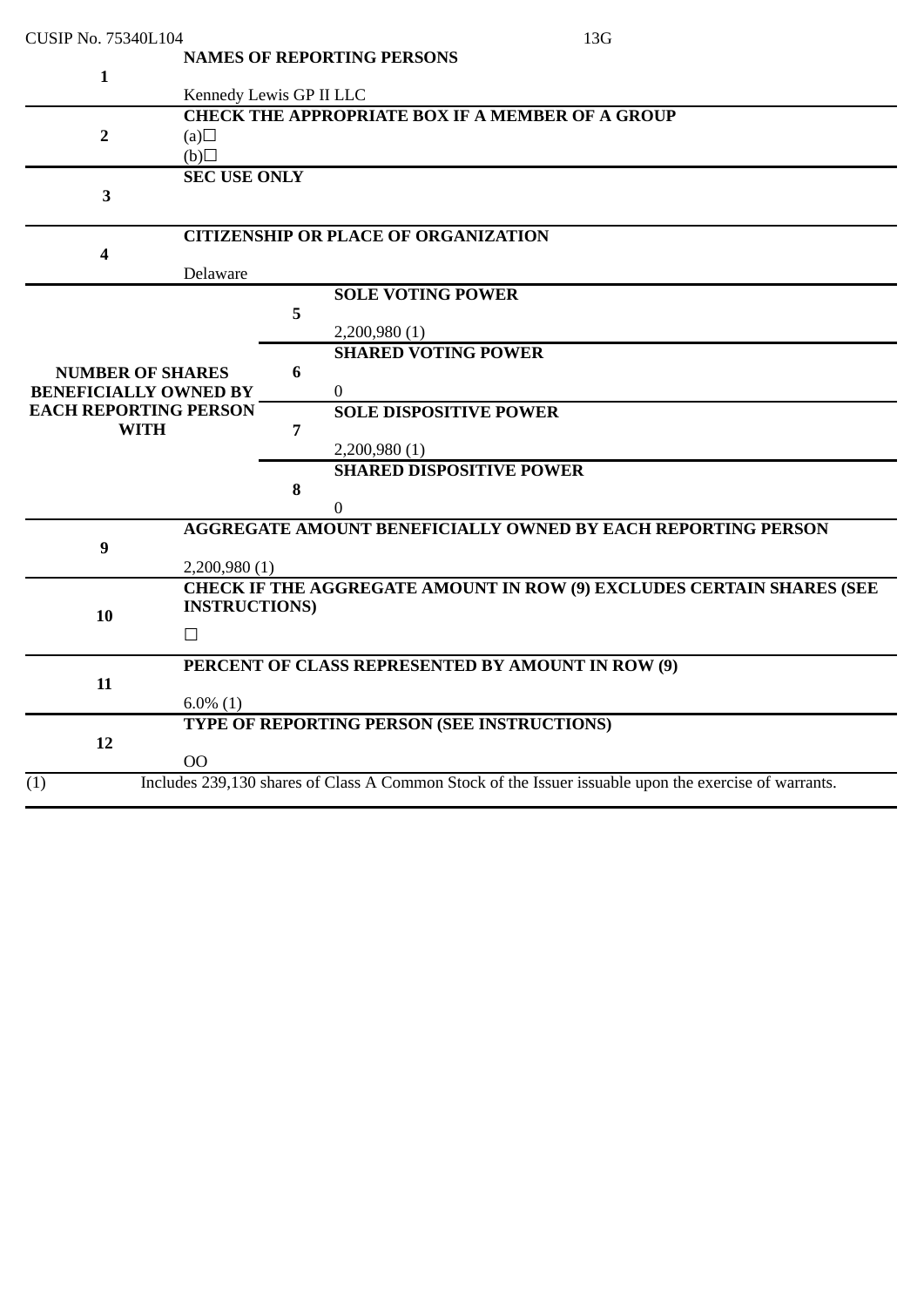| CUSIP No. 75340L104       |                                          |   | 13G                                                     |  |  |  |  |
|---------------------------|------------------------------------------|---|---------------------------------------------------------|--|--|--|--|
|                           |                                          |   | <b>NAMES OF REPORTING PERSONS</b>                       |  |  |  |  |
| $\mathbf{1}$              |                                          |   |                                                         |  |  |  |  |
|                           |                                          |   | Kennedy Lewis Capital Partners Master Fund III LP       |  |  |  |  |
|                           |                                          |   | <b>CHECK THE APPROPRIATE BOX IF A MEMBER OF A GROUP</b> |  |  |  |  |
| $\overline{2}$            | (a)                                      |   |                                                         |  |  |  |  |
|                           |                                          |   |                                                         |  |  |  |  |
|                           | (b)                                      |   |                                                         |  |  |  |  |
|                           | <b>SEC USE ONLY</b>                      |   |                                                         |  |  |  |  |
| 3                         |                                          |   |                                                         |  |  |  |  |
|                           |                                          |   |                                                         |  |  |  |  |
|                           |                                          |   | <b>CITIZENSHIP OR PLACE OF ORGANIZATION</b>             |  |  |  |  |
| 4                         |                                          |   |                                                         |  |  |  |  |
|                           | Cayman Islands                           |   |                                                         |  |  |  |  |
|                           |                                          |   | <b>SOLE VOTING POWER</b>                                |  |  |  |  |
|                           |                                          | 5 |                                                         |  |  |  |  |
|                           |                                          |   | 2,799,481                                               |  |  |  |  |
|                           |                                          |   | <b>SHARED VOTING POWER</b>                              |  |  |  |  |
| <b>NUMBER OF SHARES</b>   |                                          | 6 |                                                         |  |  |  |  |
| <b>BENEFICIALLY OWNED</b> |                                          |   | $\overline{0}$                                          |  |  |  |  |
| <b>BY EACH REPORTING</b>  |                                          |   | <b>SOLE DISPOSITIVE POWER</b>                           |  |  |  |  |
| <b>PERSON WITH</b>        |                                          | 7 |                                                         |  |  |  |  |
|                           |                                          |   | 2,799,481                                               |  |  |  |  |
|                           |                                          |   | <b>SHARED DISPOSITIVE POWER</b>                         |  |  |  |  |
|                           |                                          | 8 |                                                         |  |  |  |  |
|                           |                                          |   | 0                                                       |  |  |  |  |
|                           |                                          |   | <b>AGGREGATE AMOUNT BENEFICIALLY OWNED BY EACH</b>      |  |  |  |  |
|                           | <b>REPORTING PERSON</b>                  |   |                                                         |  |  |  |  |
| 9                         |                                          |   |                                                         |  |  |  |  |
|                           | 2,799,481                                |   |                                                         |  |  |  |  |
|                           |                                          |   | CHECK IF THE AGGREGATE AMOUNT IN ROW (9) EXCLUDES       |  |  |  |  |
|                           | <b>CERTAIN SHARES (SEE INSTRUCTIONS)</b> |   |                                                         |  |  |  |  |
| 10                        |                                          |   |                                                         |  |  |  |  |
|                           | $\Box$                                   |   |                                                         |  |  |  |  |
|                           |                                          |   | PERCENT OF CLASS REPRESENTED BY AMOUNT IN ROW (9)       |  |  |  |  |
| 11                        |                                          |   |                                                         |  |  |  |  |
|                           | 7.7%                                     |   |                                                         |  |  |  |  |
|                           |                                          |   | TYPE OF REPORTING PERSON (SEE INSTRUCTIONS)             |  |  |  |  |
| 12                        |                                          |   |                                                         |  |  |  |  |
|                           | PN                                       |   |                                                         |  |  |  |  |
|                           |                                          |   |                                                         |  |  |  |  |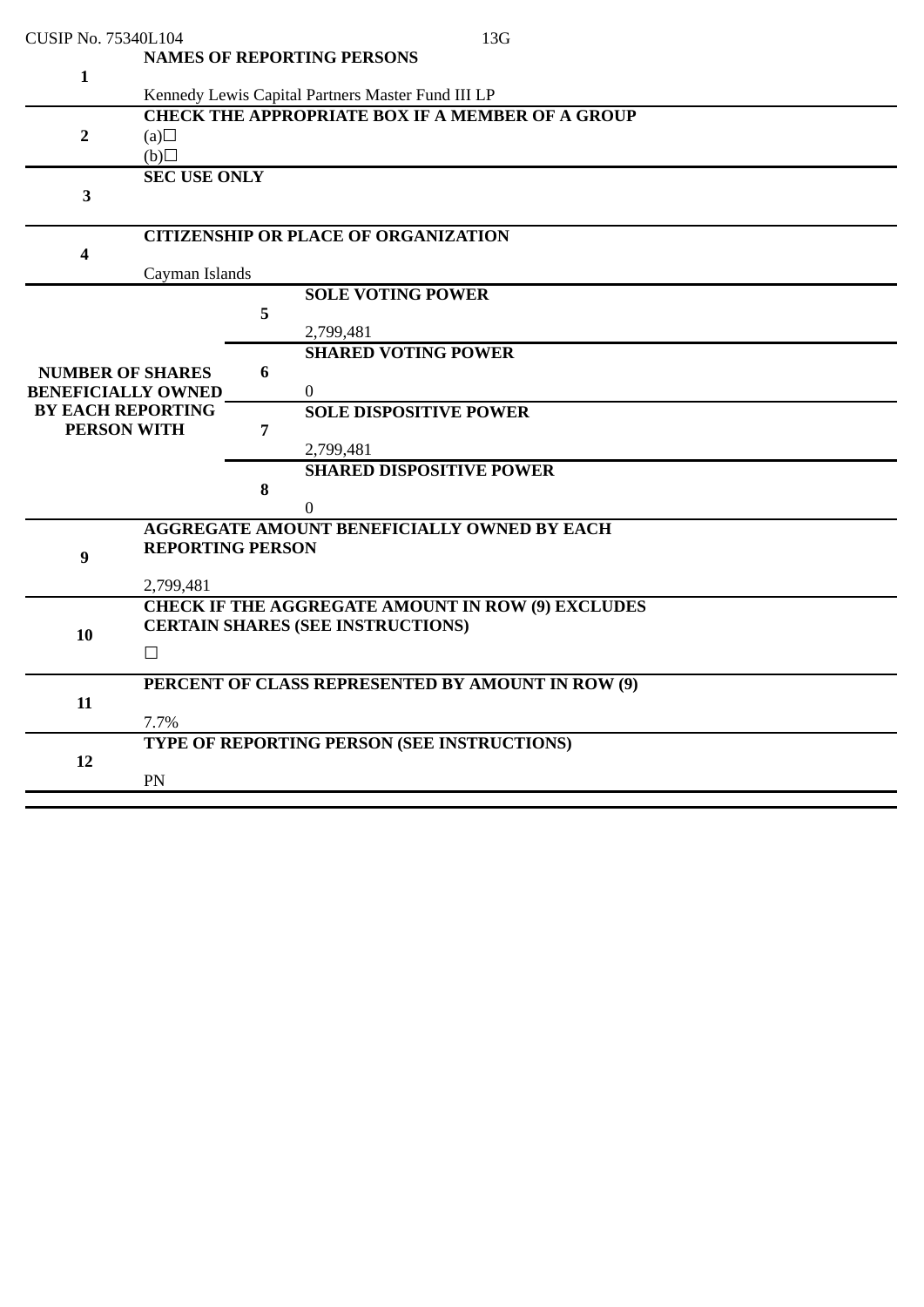| <b>CUSIP No. 75340L104</b>                            |                                                                                                                                 |                          |                                                                               |  |  |  |  |  |
|-------------------------------------------------------|---------------------------------------------------------------------------------------------------------------------------------|--------------------------|-------------------------------------------------------------------------------|--|--|--|--|--|
| 1                                                     | <b>NAMES OF REPORTING PERSONS</b>                                                                                               |                          |                                                                               |  |  |  |  |  |
|                                                       |                                                                                                                                 | Kennedy Lewis GP III LLC |                                                                               |  |  |  |  |  |
| $\overline{2}$                                        | <b>CHECK THE APPROPRIATE BOX IF A</b><br><b>MEMBER OF A GROUP</b><br>(a)<br>(b)                                                 |                          |                                                                               |  |  |  |  |  |
| $\mathbf{3}$                                          | <b>SEC USE ONLY</b>                                                                                                             |                          |                                                                               |  |  |  |  |  |
| $\overline{\mathbf{4}}$                               | <b>CITIZENSHIP OR PLACE OF</b><br><b>ORGANIZATION</b>                                                                           |                          |                                                                               |  |  |  |  |  |
|                                                       | Delaware                                                                                                                        |                          |                                                                               |  |  |  |  |  |
|                                                       |                                                                                                                                 | 5                        | <b>SOLE VOTING POWER</b><br>2,799,481                                         |  |  |  |  |  |
| <b>NUMBER OF SHARES</b><br><b>BENEFICIALLY OWNED-</b> |                                                                                                                                 | 6                        | <b>SHARED VOTING</b><br><b>POWER</b><br>$\mathbf{0}$                          |  |  |  |  |  |
| <b>BY EACH REPORTING</b><br><b>PERSON WITH</b>        |                                                                                                                                 | $\overline{7}$           | <b>SOLE DISPOSITIVE</b><br><b>POWER</b><br>2,799,481                          |  |  |  |  |  |
|                                                       |                                                                                                                                 | 8                        | <b>SHARED DISPOSITIVE</b><br><b>POWER</b><br>$\boldsymbol{0}$                 |  |  |  |  |  |
| $\boldsymbol{9}$                                      |                                                                                                                                 |                          | <b>AGGREGATE AMOUNT BENEFICIALLY</b><br><b>OWNED BY EACH REPORTING PERSON</b> |  |  |  |  |  |
| 10                                                    | 2,799,481<br><b>CHECK IF THE AGGREGATE AMOUNT IN</b><br>ROW (9) EXCLUDES CERTAIN SHARES (SEE<br><b>INSTRUCTIONS</b> )<br>$\Box$ |                          |                                                                               |  |  |  |  |  |
| 11                                                    | PERCENT OF CLASS REPRESENTED BY<br><b>AMOUNT IN ROW (9)</b><br>7.7%                                                             |                          |                                                                               |  |  |  |  |  |
| 12                                                    | <b>INSTRUCTIONS</b> )<br>O <sub>O</sub>                                                                                         |                          | TYPE OF REPORTING PERSON (SEE                                                 |  |  |  |  |  |
|                                                       |                                                                                                                                 |                          |                                                                               |  |  |  |  |  |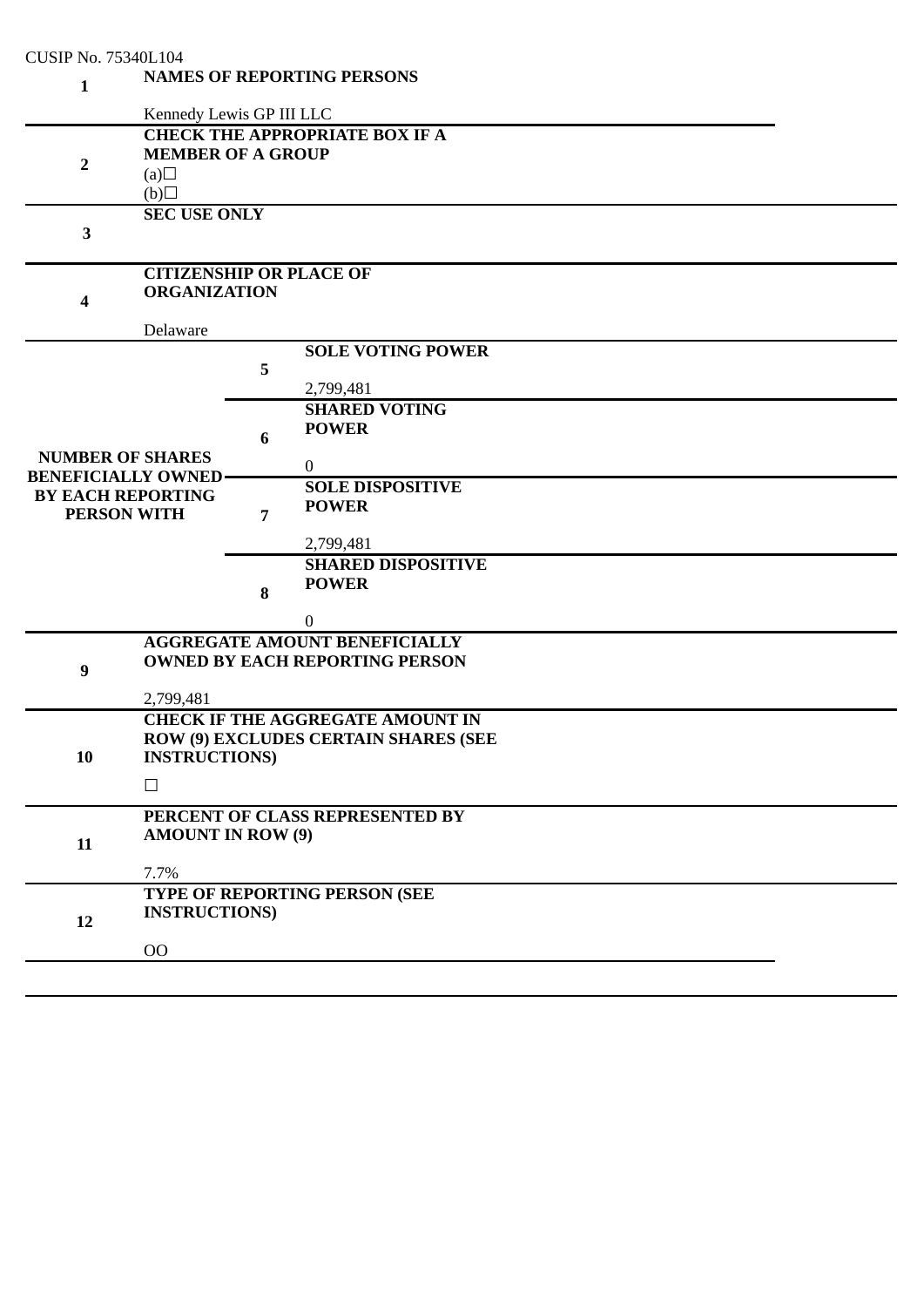| <b>CUSIP No. 75340L104</b>                     |                                                                                 |   |                                                                                                       |  |  |  |  |  |
|------------------------------------------------|---------------------------------------------------------------------------------|---|-------------------------------------------------------------------------------------------------------|--|--|--|--|--|
| $\mathbf{1}$                                   |                                                                                 |   | <b>NAMES OF REPORTING PERSONS</b>                                                                     |  |  |  |  |  |
|                                                | Darren Richman                                                                  |   |                                                                                                       |  |  |  |  |  |
| $\overline{2}$                                 | <b>CHECK THE APPROPRIATE BOX IF A</b><br><b>MEMBER OF A GROUP</b><br>(a)<br>(b) |   |                                                                                                       |  |  |  |  |  |
| 3                                              | <b>SEC USE ONLY</b>                                                             |   |                                                                                                       |  |  |  |  |  |
| $\overline{\mathbf{4}}$                        | <b>CITIZENSHIP OR PLACE OF</b><br><b>ORGANIZATION</b>                           |   |                                                                                                       |  |  |  |  |  |
|                                                | <b>USA</b>                                                                      |   |                                                                                                       |  |  |  |  |  |
|                                                |                                                                                 | 5 | <b>SOLE VOTING POWER</b><br>5,000,461(1)                                                              |  |  |  |  |  |
| <b>NUMBER OF SHARES</b>                        |                                                                                 | 6 | <b>SHARED VOTING</b><br><b>POWER</b>                                                                  |  |  |  |  |  |
| <b>BENEFICIALLY OWNED-</b>                     |                                                                                 |   | $\mathbf{0}$<br><b>SOLE DISPOSITIVE</b>                                                               |  |  |  |  |  |
| <b>BY EACH REPORTING</b><br><b>PERSON WITH</b> |                                                                                 | 7 | <b>POWER</b>                                                                                          |  |  |  |  |  |
|                                                |                                                                                 | 8 | 5,000,461(1)<br><b>SHARED DISPOSITIVE</b><br><b>POWER</b><br>$\boldsymbol{0}$                         |  |  |  |  |  |
|                                                |                                                                                 |   | <b>AGGREGATE AMOUNT BENEFICIALLY</b>                                                                  |  |  |  |  |  |
| $\boldsymbol{9}$                               |                                                                                 |   | <b>OWNED BY EACH REPORTING PERSON</b>                                                                 |  |  |  |  |  |
|                                                | 5,000,461(1)                                                                    |   |                                                                                                       |  |  |  |  |  |
| 10                                             | <b>INSTRUCTIONS)</b>                                                            |   | <b>CHECK IF THE AGGREGATE AMOUNT IN</b><br>ROW (9) EXCLUDES CERTAIN SHARES (SEE                       |  |  |  |  |  |
|                                                | $\Box$                                                                          |   |                                                                                                       |  |  |  |  |  |
| 11                                             | PERCENT OF CLASS REPRESENTED BY<br><b>AMOUNT IN ROW (9)</b>                     |   |                                                                                                       |  |  |  |  |  |
|                                                | $13.7\%$ (1)                                                                    |   |                                                                                                       |  |  |  |  |  |
| 12                                             | <b>INSTRUCTIONS</b> )                                                           |   | TYPE OF REPORTING PERSON (SEE                                                                         |  |  |  |  |  |
|                                                | IN, HC                                                                          |   |                                                                                                       |  |  |  |  |  |
| (1)                                            |                                                                                 |   | Includes 239,130 shares of Class A Common Stock of the Issuer issuable upon the exercise of warrants. |  |  |  |  |  |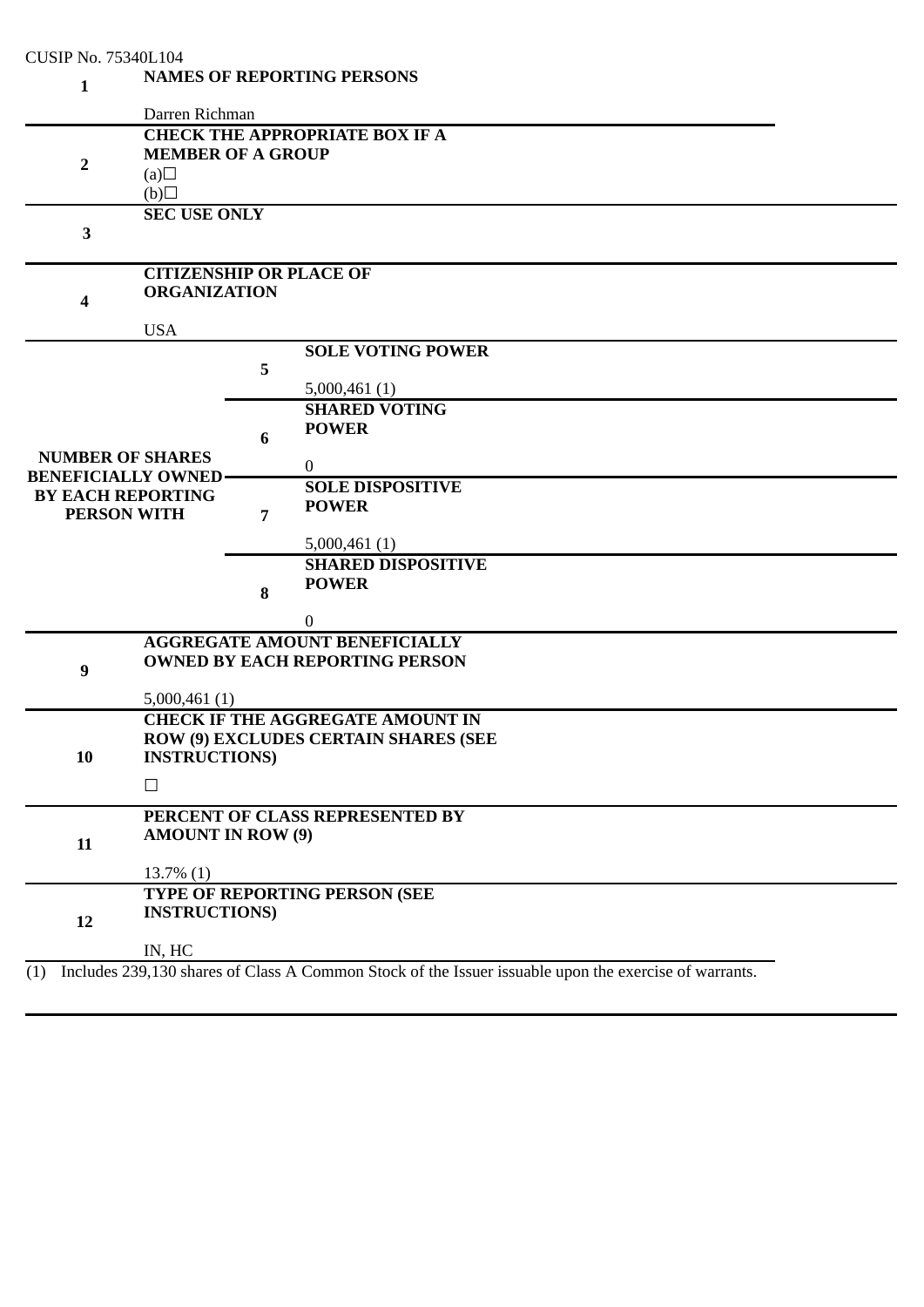| <b>CUSIP No. 75340L104</b>                              |                                                                              |   | 13G                                                                                                   |  |  |  |
|---------------------------------------------------------|------------------------------------------------------------------------------|---|-------------------------------------------------------------------------------------------------------|--|--|--|
| $\mathbf{1}$                                            | David Chene                                                                  |   | <b>NAMES OF REPORTING PERSONS</b>                                                                     |  |  |  |
| $\overline{2}$                                          | <b>CHECK THE APPROPRIATE BOX IF A MEMBER OF A GROUP</b><br>(a)<br>$\Box$ (d) |   |                                                                                                       |  |  |  |
| $\overline{\mathbf{3}}$                                 | <b>SEC USE ONLY</b>                                                          |   |                                                                                                       |  |  |  |
| 4                                                       | <b>USA</b>                                                                   |   | <b>CITIZENSHIP OR PLACE OF ORGANIZATION</b>                                                           |  |  |  |
|                                                         |                                                                              | 5 | <b>SOLE VOTING POWER</b><br>5,000,461(1)                                                              |  |  |  |
| <b>NUMBER OF SHARES</b><br><b>BENEFICIALLY OWNED BY</b> |                                                                              | 6 | <b>SHARED VOTING POWER</b><br>$\mathbf{0}$                                                            |  |  |  |
| <b>EACH REPORTING PERSON</b><br><b>WITH</b>             |                                                                              | 7 | <b>SOLE DISPOSITIVE POWER</b><br>5,000,461(1)                                                         |  |  |  |
|                                                         |                                                                              | 8 | <b>SHARED DISPOSITIVE POWER</b><br>$\Omega$                                                           |  |  |  |
| $\boldsymbol{9}$                                        | 5,000,461(1)                                                                 |   | <b>AGGREGATE AMOUNT BENEFICIALLY OWNED BY EACH REPORTING PERSON</b>                                   |  |  |  |
| 10                                                      | <b>INSTRUCTIONS)</b><br>$\Box$                                               |   | CHECK IF THE AGGREGATE AMOUNT IN ROW (9) EXCLUDES CERTAIN SHARES (SEE                                 |  |  |  |
| 11                                                      | PERCENT OF CLASS REPRESENTED BY AMOUNT IN ROW (9)<br>$13.7\%$ (1)            |   |                                                                                                       |  |  |  |
| 12                                                      | IN, HC                                                                       |   | TYPE OF REPORTING PERSON (SEE INSTRUCTIONS)                                                           |  |  |  |
| (1)                                                     |                                                                              |   | Includes 239,130 shares of Class A Common Stock of the Issuer issuable upon the exercise of warrants. |  |  |  |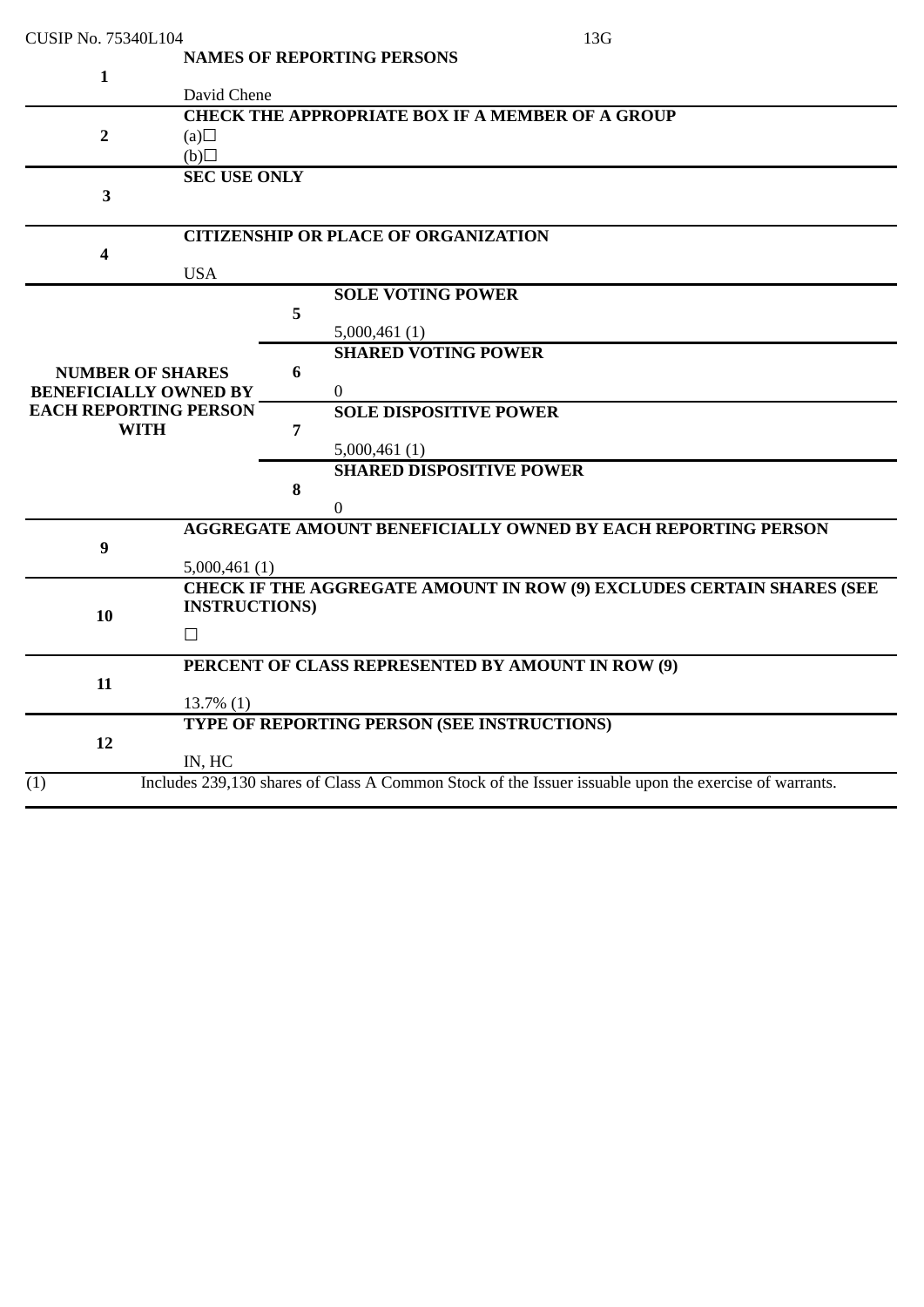### **Item 1(a). NAME OF ISSUER:**

The name of the issuer is Rapid Micro Biosystems, Inc. (the "Issuer").

# **Item 1(b). ADDRESS OF ISSUER'S PRINCIPAL EXECUTIVE OFFICES:**

The Issuer's principal executive offices are located at 1001 Pawtucket Boulevard West, Suite 280, Lowell, MA 01854.

# **Item 2(a). NAME OF PERSON FILING:**

The persons filing this Schedule 13G (collectively, the "Reporting Persons") are:

- (i) Kennedy Lewis Management LP (the "Adviser")
- (ii) KLM GP LLC ("KLM")
- (iii) Kennedy Lewis Investment Management LLC ("Kennedy Lewis Management")
- (iv) Kennedy Lewis Investment Holdings II LLC ("Holdings II")
- (v) Kennedy Lewis Capital Partners Master Fund II LP ("Master Fund II")
- (vi) Kennedy Lewis GP II LLC ("Fund II GP")
- (vii) Kennedy Lewis Capital Partners Master Fund III LP ("Master Fund III")
- (viii) Kennedy Lewis GP III LLC ("Fund III GP")
- (ix) Darren Richman
- (x) David Chene

### **Item 2(b). ADDRESS OF PRINCIPAL BUSINESS OFFICE OR, IF NONE, RESIDENCE:**

The address of the principal business office of each of the Reporting Persons is 111 West 33rd St., Suite 1910, New York, NY 10120

### **Item 2(c). CITIZENSHIP:**

The citizenship with respect to a natural person or state of organization with respect to an entity, as applicable, of the Reporting Persons is as follows:

- (i) The Adviser Delaware
- (ii) KLM Delaware
- (iii) Kennedy Lewis Management Delaware
- (iv) Holdings II Delaware
- (v) Master Fund II Cayman Islands
- (vi) Fund II GP Delaware
- (vii) Master Fund III Cayman Island
- (viii) Fund III GP Delaware
- (ix) Darren Richman United States
- (x) David Chene United States

# **Item 2(d). TITLE OF CLASS OF SECURITIES:**

Class A Common Stock, \$0.01 par value per share ("Class A Common Stock").

### **Item 2(e). CUSIP NUMBER:**

75340L104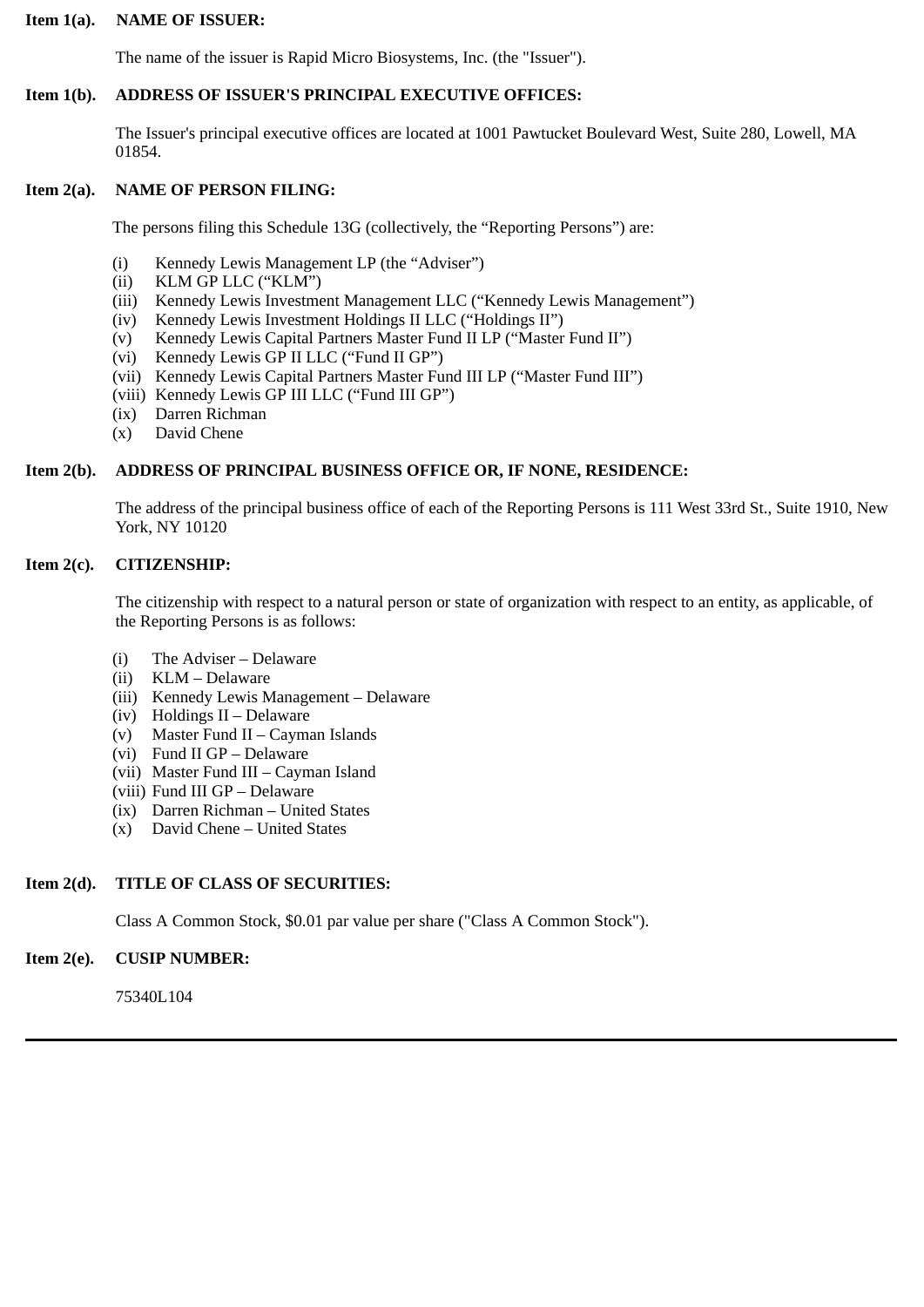### **Item 3. IF THIS STATEMENT IS FILED PURSUANT TO RULES 13d-1(b) OR 13d-2(b) OR (c), CHECK WHETHER THE PERSON FILING IS A:**

Not Applicable

### **Item 4. OWNERSHIP**.

The information required by Items  $4(a)$  - (c) is set forth in Rows 5 - 11 of the cover page for each of the Reporting Persons and is incorporated herein by reference.

As of 9:30 am New York City time on May 19, 2022, each of the Adviser, KLM, Kennedy Lewis Management, Holdings II, and Messrs. Richman and Chene are the beneficial owners of 5,000,461 shares of Class A Common Stock. As of 9:30 am New York City time on May 19, 2022, each of Master Fund II and Fund II GP are the beneficial owners of 2,200,980 shares of Class A Common Stock. As of 9:30 am New York City time on May 19, 2022, each of Master Fund III and Fund III GP are the beneficial owners of 2,799,481 shares of Class A Common Stock. The shares of Class A Common Stock held by each of the Adviser, KLM, Kennedy Lewis Management, Holdings II, and Messrs. Richman and Chene represent approximately 13.7%, each of Master Fund II and Fund II GP represent approximately 6.0%, and each of Master Fund III and Fund III GP approximately 7.7% of the outstanding shares of Class A Common Stock, based on 36,389,073 shares of Class A Common Stock of the Issuer outstanding as of April 30, 2022, as reported in the Issuer's Form 10-Q filed with the Securities and Exchange Commission on May 10, 2022.

# **Item 5. OWNERSHIP OF FIVE PERCENT OR LESS OF A CLASS.**

Not applicable.

# **Item 6. OWNERSHIP OF MORE THAN FIVE PERCENT ON BEHALF OF ANOTHER PERSON.**

Not applicable.

# **Item 7. IDENTIFICATION AND CLASSIFICATION OF THE SUBSIDIARY WHICH ACQUIRED THE SECURITY BEING REPORTED ON BY THE PARENT HOLDING COMPANY.**

Not applicable.

# **Item 8. IDENTIFICATION AND CLASSIFICATION OF MEMBERS OF THE GROUP.**

Not applicable.

# **Item 9. NOTICE OF DISSOLUTION OF GROUP.**

Not applicable.

# **Item 10. CERTIFICATION.**

Each of the Reporting Persons hereby makes the following certification:

By signing below each Reporting Person certifies that, to the best of his or its knowledge and belief, the securities referred to above were not acquired and are not held for the purpose of or with the effect of changing or influencing the control of the issuer of the securities and were not acquired and are not held in connection with or as a participant in any transaction having that purpose or effect.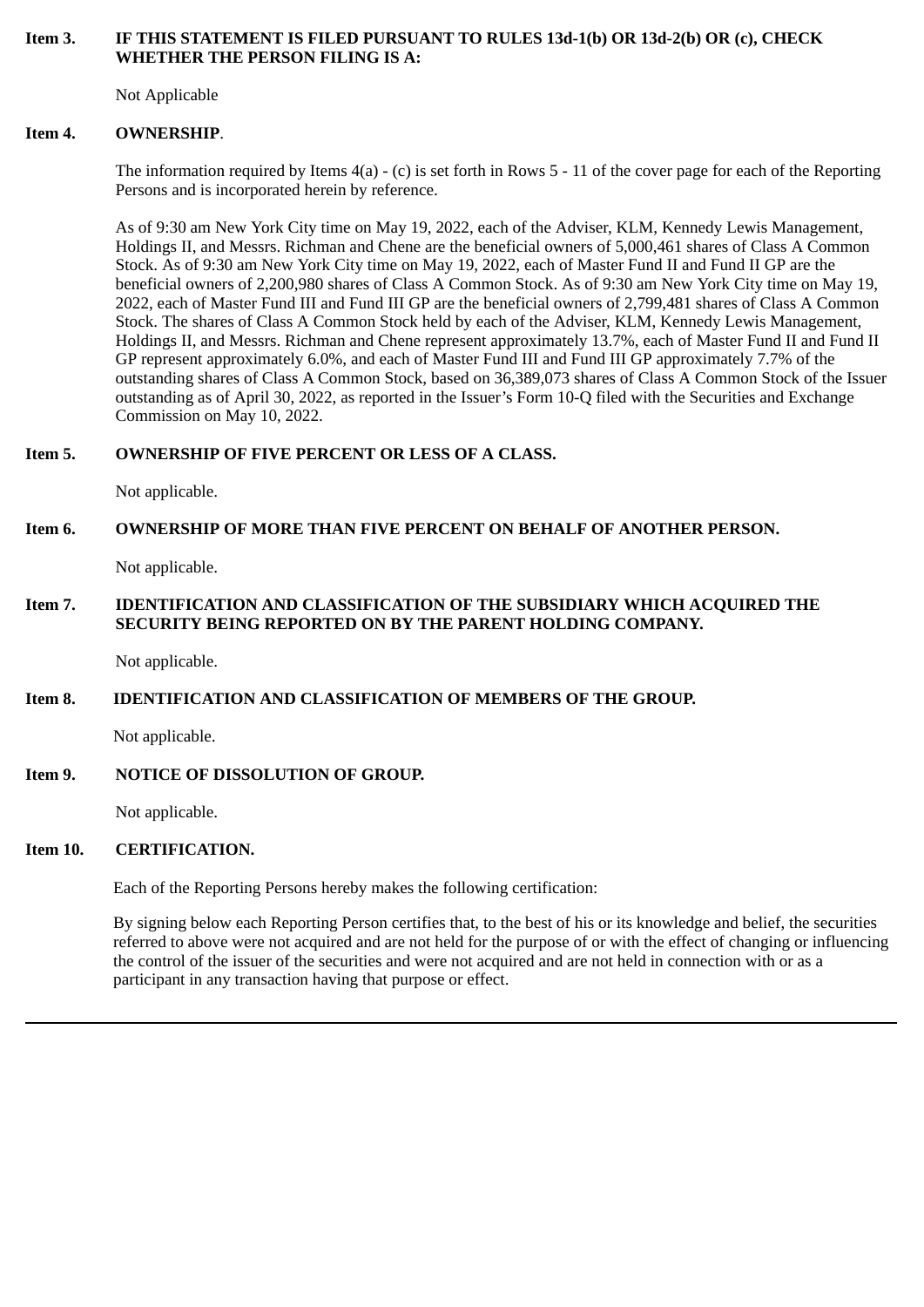# **SIGNATURES**

After reasonable inquiry and to the best of our knowledge and belief, each of the undersigned certifies that the information set forth in this statement is true, complete and correct.

DATED: May 19, 2022

# **KENNEDY LEWIS MANAGEMENT LP**

| By: | KLM GP LLC, its general partner |  |  |
|-----|---------------------------------|--|--|
|-----|---------------------------------|--|--|

| By: | /s/ Anthony Pasqua |
|-----|--------------------|
|     |                    |

Name: Anthony Pasqua

Title: Chief Operating Officer

# **KLM GP LLC**

| By:    | /s/ Anthony Pasqua             |
|--------|--------------------------------|
| Name:  | Anthony Pasqua                 |
| Title: | <b>Chief Operating Officer</b> |

#### **KENNEDY LEWIS INVESTMENT MANAGEMENT LLC**

| By:    | /s/ Anthony Pasqua             |
|--------|--------------------------------|
| Name:  | Anthony Pasqua                 |
| Title: | <b>Chief Operating Officer</b> |

### **KENNEDY LEWIS INVESTMENT HOLDINGS II LLC**

By: /s/ Anthony Pasqua

Name: Anthony Pasqua<br>Title: Authorized Perso Authorized Person

# **KENNEDY LEWIS CAPITAL PARTNERS MASTER FUND II LP**

| By: | Kennedy Lewis GP II LLC, its general partner                  |
|-----|---------------------------------------------------------------|
| By: | Kennedy Lewis Investment Holdings II LLC, its managing member |

By: /s/ Anthony Pasqua<br>Name: Anthony Pasqua Anthony Pasqua Title: Authorized Person

# **KENNEDY LEWIS GP II LLC**

| By: | Kennedy Lewis Investment Holdings II LLC, its managing member |
|-----|---------------------------------------------------------------|
| By: | /s/ Anthony Pasqua                                            |

| $-$ , $-$ |                |
|-----------|----------------|
| Name:     | Anthony Pasqua |

Title: Authorized Person

# **KENNEDY LEWIS CAPITAL PARTNERS MASTER FUND III LP**

| By:   | Kennedy Lewis GP III LLC, its general partner                 |
|-------|---------------------------------------------------------------|
| By:   | Kennedy Lewis Investment Holdings II LLC, its managing member |
| By:   | <u>/s/ Anthony Pasqua</u>                                     |
| Name: | Anthony Pasqua                                                |

Title: Authorized Person